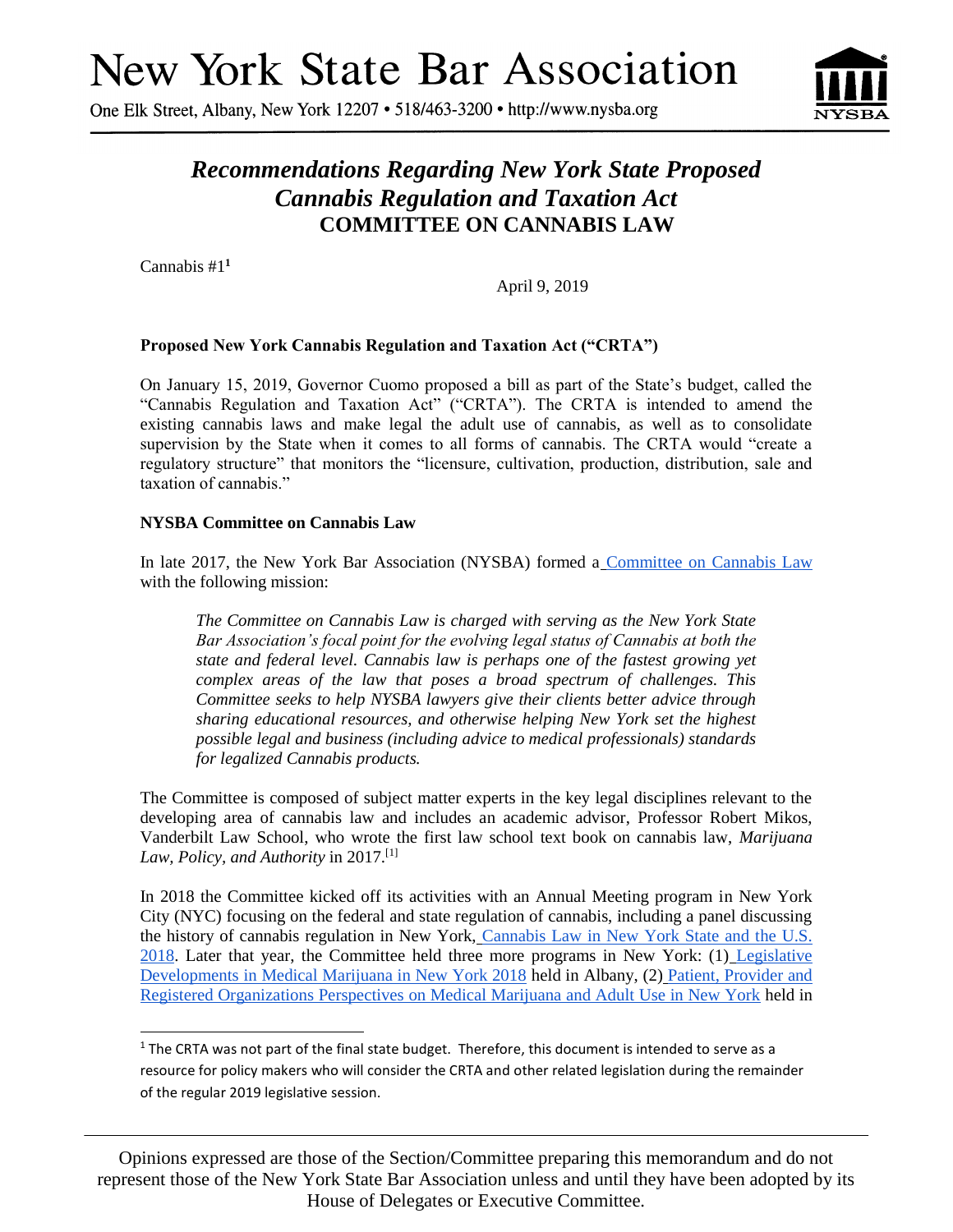Buffalo, and (3) [Practical Implications of Decriminalized Marijuana for the Legal Practitioner](https://www.nysba.org/store/detail.aspx?id=VFT14) held in NYC. In 2019, the Committee again held an Annual Meeting in NYC, Hot Topics in Cannabis Law: What Lawyers Need to Know. In addition, the Committee has been meeting regularly, discussing developments in cannabis law nationally and in particular New York, along with reflecting on its learning from these legal programs.

Through its ongoing meetings and legal programs, the Committee has developed in a short amount of time deep legal expertise in the regulated area of cannabis law both nationally and in New York State. We aim to be one of the key legal resources on cannabis law in the country and for lawyers conducting business with companies involved in the cannabis industry. With these comments and recommendations, the Committee wishes to provide its thoughts on the CRTA by first discussing a little background how we got here, and then addressing certain sections of the CRTA.

#### **Background Leading to CRTA Proposal**

Like many states, New York has had a history regulating cannabis, at times unregulated or partially regulated as a medical product, available only by prescription, with varying degrees of tolerance for adult use or possession. Currently, cannabis possession is illegal in New York, except for individuals with prescriptions from qualified medical providers under the Compassionate Care Act in 2014, for certain medical ailments under specified conditions. In August 2018, New York Governor Andrew Cuomo created a panel charged with devising a plan to allow for the legalization of recreational marijuana in New York State along with revamping its prior medical marijuana program. New York also launched its Industrial Hemp Agricultural Research Pilot Program in 2015, which permitted a limited number of educational institutions to grow and research industrial hemp. In 2017, the State eliminated the cap on the number of sites authorized to grow and research the plant and expanded the program to include farmers and businesses. Governor Cuomo also introduced and signed new legislation to establish industrial hemp as an agricultural commodity under the State's Agricultural and Markets Law.

On December 20, 2018, the Farm Bill was enacted into federal law, which changed the definition of "hemp" to be contain any part of the cannabis plant as long as the THC was below 0.3 percent on a dry weight basis, and decontrolled hemp (but not marijuana, which is also a form of cannabis) from the Controlled Substances Act (CSA). The Farm Bill further empowered states to develop industrial hemp programs consistent with certain conditions in the Farm Bill (or to make it illegal within the state), but each state program would need to be approved by the U.S. Department of Agriculture (USDA), which would also develop a federal hemp program. At the same time, the Farm Bill stated that the FDA would regulate hemp products that fell within its jurisdiction, i.e., food, dietary supplements, drugs, and medical devices that are sold in interstate commerce.

At this point, many other states and New York's bordering country, Canada, have already legalized the use of marijuana, or are in the process of doing so. However, for federal law purposes, use of cannabis still illegal, classified as a Schedule 1 controlled drug substance under the Controlled Substances Act ("CSA"), putting it in the same category as cocaine or heroin. This designation is for drugs perceived to show a high potential risk for abuse, contain minimal medical value, and cannot be safely prescribed. Therefore, the transporting of cannabis interstate is still illegal, as is the advertisement of cannabis products.

However, without a federal hemp program or USDA timetable to regulate state hemp, states and industry were uncertain what would become of the current state hemp programs, some of which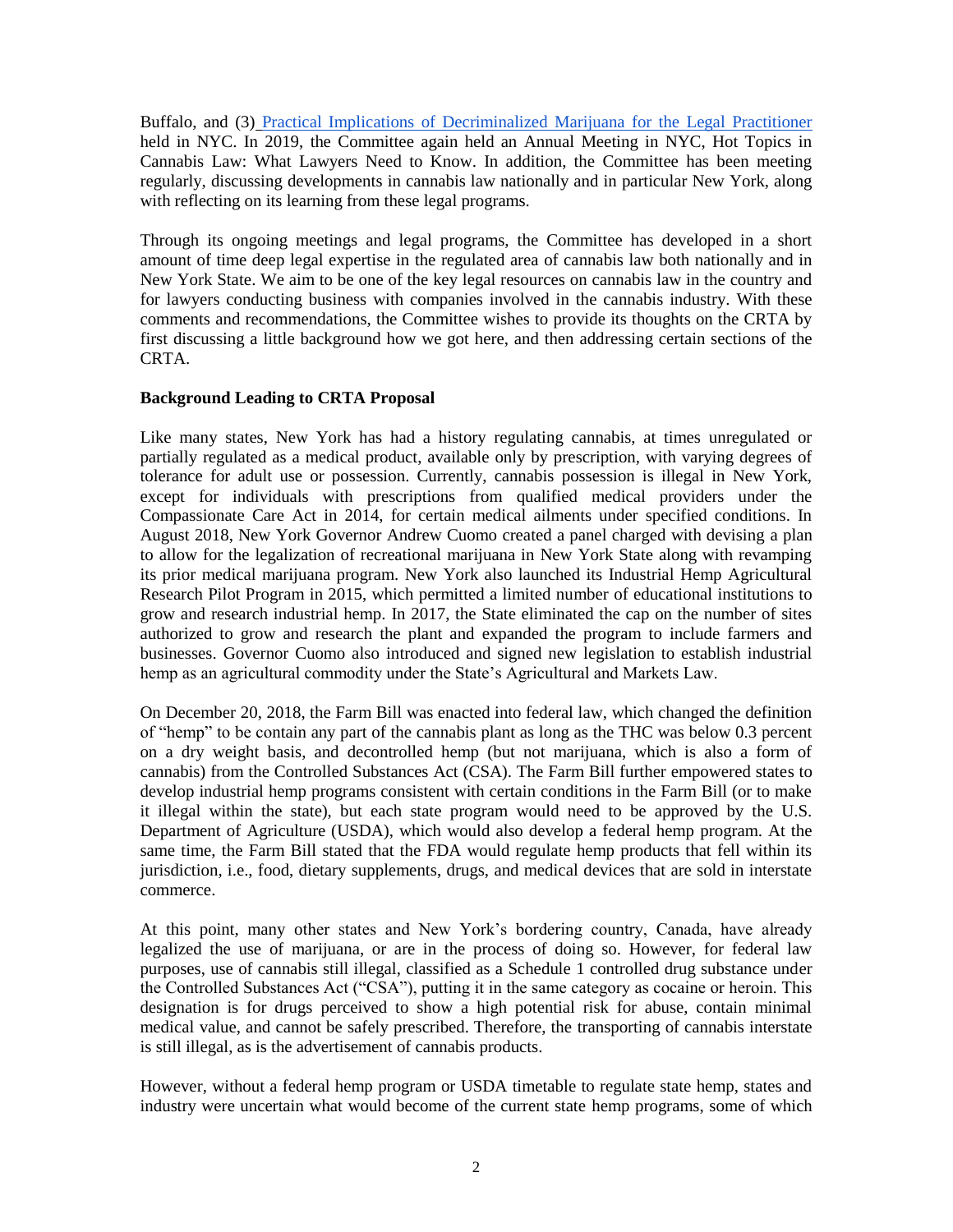were only created legislatively in the state but had few or no registrants. On February 27, 2019 the USDA reiterated in a new webpage that until the USDA issues its regulations under the Farm Bill (due Fall 2019), no state program will be authorized under the Farm Bill, and industry/hemp farmers and producers should follow the Farm Bill 2014 provisions and 2016 joint USDA/DEA/DOJ/HHS/FDA [Statement.](https://www.govinfo.gov/content/pkg/FR-2016-08-12/pdf/2016-19146.pdf) According to the 2014 Farm Bill, industrial hemp growing was essentially only for research to consider the feasibility of hemp products (including marketing research). Further, the 2016 Statement said that under state industrial hemp programs, marketing is only for research, not commercial purposes, and while industrial hemp could be sold in other states with similar industrial hemp programs, such hemp could not be sold in states where such sale would be prohibited.

On February 26, 2019, the FDA's Commissioner, Scott Gottlieb, M.D., who days later announced his resignation from office effective a month later, stated that the FDA will hold a public meeting in April to initiate a rule making procedure on the key non-psychoactive component in cannabis, cannabidiol or "CBD". Gottlieb stated that FDA's goal was to create "an appropriately efficient and predictable regulatory framework for regulating CBD products." Gottlieb added that at this moment, it is illegal to introduce food or supplement products into interstate commerce that contain added CBD. On the following day, Gottlieb testified before the House Appropriations Committee, where he noted that FDA recognized that Congress intended there to be a pathway for CBD to be available, when Congress passed the Farm Bill in 2018. Gottlieb said he could "speculate" in a possible future framework where high-concentration, high-purity CBD would be regulated as a drug, whereas lower-concentration, lower-purity CBD products could be regulated as dietary supplements. But he cautioned that the FDA rulemaking process could take two to three years, so Congressional legislation may be necessary before then to address the CBD issue.

#### **CRTA Proposal Comments**

#### **Opt-Out Provisions**

Counties and cities with populations of more than 100,000 would be able to opt out of allowing adult use cannabis business licenses under Cannabis Regulation and Taxation Act § 132(1). If a municipality opts out of allowing any such licenses, however, this municipality also opts out of receiving any revenue generated by any sales of the drug statewide. Counties and cities with less than 100,000 residents, as well as all towns and villages regardless of population, could not opt out of allowing cannabis business licenses. However, all municipalities, regardless of size, can adopt laws relating to the time, place and manner in which adult-use dispensaries could be used under § 132(2).

As written, the opt-out could potentially harm local governments more than it protects them. There are towns in New York with more than 100,000 residents that will not be able to opt out under the current proposal, since it only applies to counties and cities. This could be an issue in population dense areas like, Nassau, Suffolk and Westchester Counties, where many towns have over 100,000 people.

If a town of over 100,000 people wants to prohibit adult-use cannabis business from operating within its boundaries, it would not be able to do so. Thus, a foreseeable result of the opt-out could be that more counties may end up prohibiting adult-use cannabis to appease one our more large towns within the counties' boundaries, even if the majority of towns or residents therein are in favor of adult use cannabis businesses and the tax revenue and jobs that will be realized therefrom.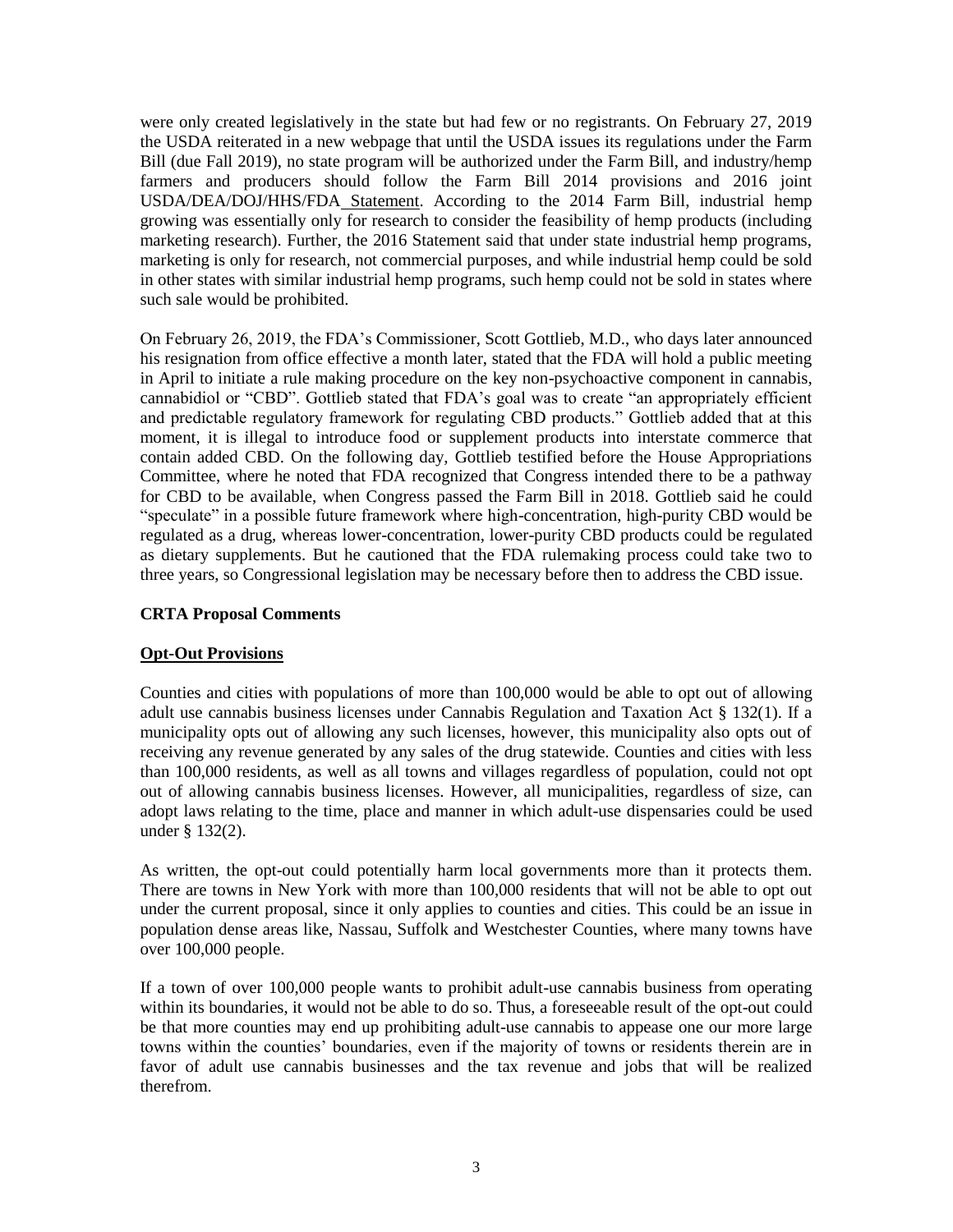By way of example, in Nassau County, the Town of North Hempstead enacted a local law on January 8, 2019 prohibiting the retail sale of recreational marijuana. See, Town of North Hempstead Local Law 1 of 2019. However, if proposed CRTA § 132(1) is enacted as drafted, this local law would be preempted. One reasonably foreseeable result of preemption would be that the Town of North Hempstead will lobby the Nassau County legislature to exercise the county wide opt-out, thereby prohibiting cannabis businesses from operating in one of the largest counties in the state.

Based on the foregoing, it is recommended that the opt-out provisions of § 132(1) be further considered and explained, particularly why certain municipalities, such as towns are treated differently than counties and cities, when such municipalities may have more than 100,000 residents and adult-use cannabis could be regulated within those municipalities separate from the county or city.

#### **Social Equity Provisions**

The following points bear on the social equity provisions raised by the CRTA.

Since Canada and states near to New York are starting to legalize recreational use of the drug, failure to legalize cannabis in New York State would cause New York State to have a disadvantage in earning revenues that would be generated by such sales, which then could be used for improvements.

Continuing to lock up people for these low-level drug offenses is unsustainable because of the other states legalizing the drug.

Communities of color are disproportionately affected by the illegal use of the drug, and its legalization would improve this situation as well.

The NYS Department of Health study found that the benefits of legalizing the drug outweighed the risks.

Assemblywoman Crystal People-Stokes sponsored the *Marihuana Regulation Taxation Act* (MRTA), which offers progressive legislation for social equity justice. The MRTA, which was proposed in 2013, targets a variety of issues that help disadvantaged communities. However, under the *Cannabis Regulation Taxation Act* ("CRTA") sponsored by Governor Cuomo, we see a different take on the following issues: criminal penalties; criminal records; personal cultivation; and use of revenue.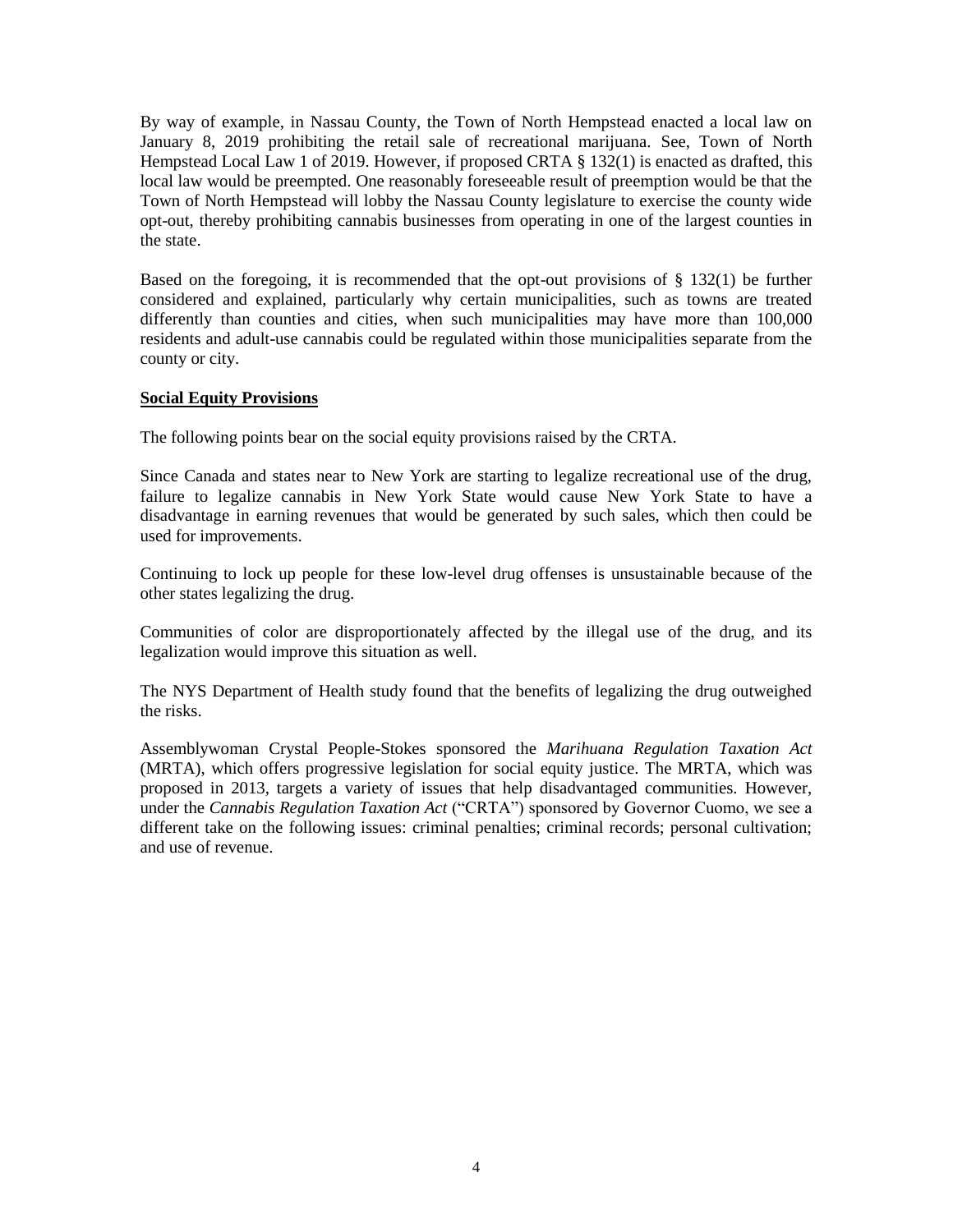|                                     | <b>MRTA</b>                                                                                                                                                                                                                                                                                                                                                                           | <b>CRTA</b>                                                                                                             | <b>SOCIAL EQUITY</b><br><b>COMPARATIVE</b><br><b>ANALYSIS</b>                                                                                                                                                                       |
|-------------------------------------|---------------------------------------------------------------------------------------------------------------------------------------------------------------------------------------------------------------------------------------------------------------------------------------------------------------------------------------------------------------------------------------|-------------------------------------------------------------------------------------------------------------------------|-------------------------------------------------------------------------------------------------------------------------------------------------------------------------------------------------------------------------------------|
| <b>CRIMINAL</b><br><b>PENALTIES</b> | Outside of an unlicensed<br>sale, excessive possession<br>and sale to minors, the only<br>remaining criminalized areas<br>are driving under the<br>influence, cultivation on state<br>or federal land and<br>transporting marijuana across<br>state lines.<br>Reframes 221.05 of Penal<br>Code as an allowance for<br>personal use, possession,<br>transfer, and home<br>cultivation. | Repeals Penal<br>Code 221.10<br>and 221.30<br>Modifies<br>existing penal<br>code 221.05.                                | The CRTA creates harsher<br>penalties where racial<br>disparities in enforcement<br>are more than likely to<br>persist. CRTA actually has<br>harsher criminal penalties<br>for possession and use than<br>the penal code right now. |
| <b>CRIMINAL</b><br><b>RECORDS</b>   | MRTA clears records for<br>prior low-level convictions<br>and arrests, and allows<br>persons who have completed<br>a sentence apply to have<br>conviction dismissed or<br>reclassified with no hearing<br>requirement.                                                                                                                                                                | The CRTA<br>removes a<br>three-year<br>waiting period<br>for sealing of<br>marijuana<br>violation level<br>convictions. | This directly impacts<br>disadvantaged communities,<br>expungement must be<br>automatic to ensure that all<br>New Yorkers with past<br>marijuana convictions<br>benefit from a criminal<br>record clearing.                         |

## **Social Equity Comparative Analysis in MRTA v. CRTA**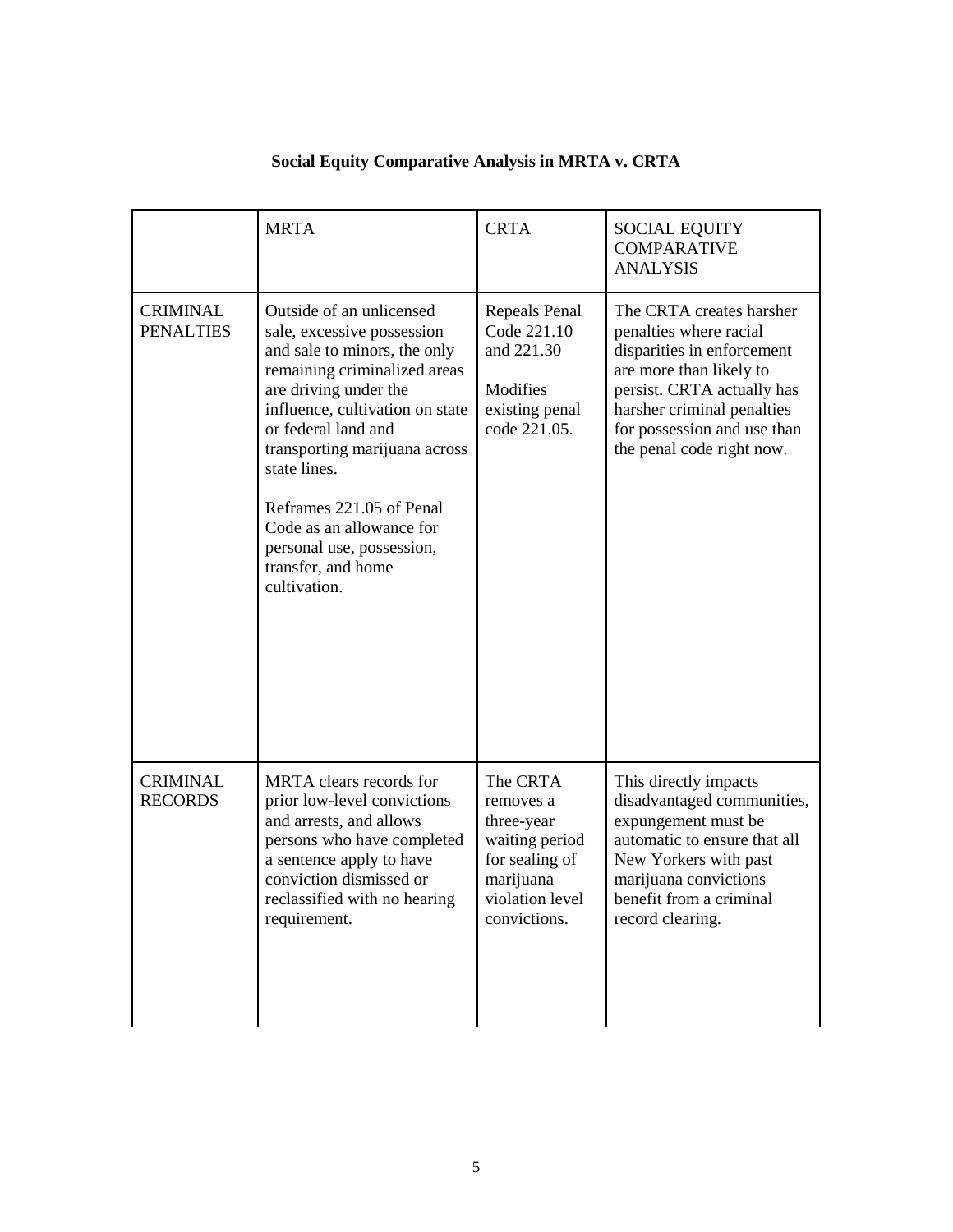| <b>USE OF</b><br><b>REVENUE</b>                         | MRTA directs 50% of<br>revenue after program costs<br>to Community Grants<br>Reinvest Fund that shall<br>provide job training, promote<br>adult education, support<br>youth development<br>programming, establish of<br>expand community centers,<br>bolster re-entry services for<br>the formerly incarcerated and<br>otherwise support<br>community focused<br>programming in communities<br>that have been<br>disproportionately impacted<br>by the drug war. | CRTA has no<br>defined<br>percentages or<br>amounts. It does<br>establish a NY<br>Cannabis<br>Revenue Fund<br>that is permitted<br>to spend on<br>various<br>programs.                                                                    | Minority communities<br>position is that any<br>legislation truly concerned<br>with the interest of New<br>York must center the<br>communities most harmed<br>by marijuana prohibition<br>through revenue<br>reinvestment and offer<br>remedies to the problems<br>that stem from biased<br>enforcement, which<br>disproportionately affect<br>minorities. |
|---------------------------------------------------------|------------------------------------------------------------------------------------------------------------------------------------------------------------------------------------------------------------------------------------------------------------------------------------------------------------------------------------------------------------------------------------------------------------------------------------------------------------------|-------------------------------------------------------------------------------------------------------------------------------------------------------------------------------------------------------------------------------------------|------------------------------------------------------------------------------------------------------------------------------------------------------------------------------------------------------------------------------------------------------------------------------------------------------------------------------------------------------------|
| <b>EQUITY</b><br><b>FACTOR FOR</b><br><b>APPLICANTS</b> | Cannot be denied solely on<br>basis of prior conviction.<br>Office must implement social<br>and economic equity plan to<br>promote diversity in<br>licensing. This includes an<br>incubator license.<br>Priority licensing for<br>applicants who are from<br>communities<br>disproportionately impacted<br>by marijuana prohibition,<br>low income and/or had prior<br>marijuana conviction.                                                                     | Cannot be<br>denied solely on<br>the basis of<br>prior marijuana<br>convictions.<br>Calls for equity<br>program<br>Gives weight in<br>licensing to<br>people impacted<br>by prohibition.<br>Incubator<br>program for<br>equity licensees. | <b>CRTA</b> frames these<br>provisions as merely<br>suggestions and not<br>commitments.                                                                                                                                                                                                                                                                    |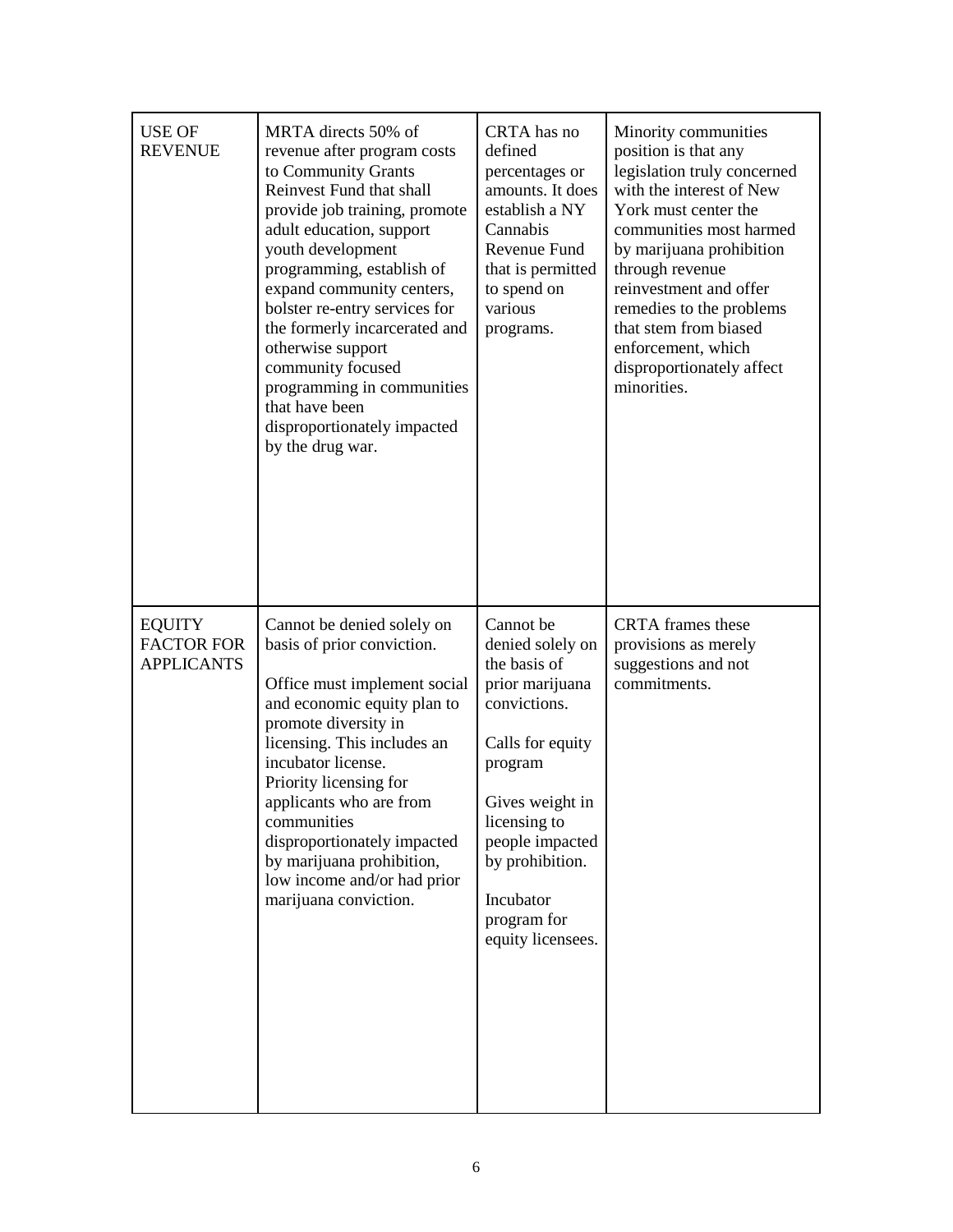#### **Medical Cannabis Provisions**

In conjunction with the above analysis, the taxation of recreational use products will drive consumer (and thus patient) behavior in the legalized cannabis market. Other states in which preexisting medical marijuana databases tracked the impact of recreational programs on medical cannabis programs, such as Colorado, Oregon and Nevada, show that legalizing recreational use correlates with noticeable decreases in medical cannabis patient counts.<sup>[2]</sup> For patients navigating the certification process in New York's medical program, the price of high-quality, medical grade cannabis should be affordable enough to preserve the market and its tested products from recreational offerings. Patients who view the certification as too arduous or too expensive will turn to recreational products to self-medicate, effectively removing clinical oversight, product integrity, and targeted therapeutic relief from the use of cannabis.

Attrition from the medical program to recreational use will be driven by the economic framework of the two programs. The most common complaint among patients certified through New York State's medical cannabis program is that of cost. New York certified patients pay average monthly expenditures range from \$100 to \$500 for physician-recommended doses. Financial incentives, including reduced tax requirements, low cost medical cannabis cards, financial hardship discounts and exclusive access to higher dose formulations have been proposed in other states to prevent erosion of medical programs.<sup>[3]</sup>

New York's organization of both medical and recreational programs under a single regulatory body should act to shield its medical program. Unlike the pure economic benefit to the State housed in the recreational framework, a robust medical marijuana program would be a driver for New York's leadership in cannabis legitimacy and clinical relevance and reliability. A broadening of opportunities for physician-led research on cannabis, its properties, and its various efficacy rates for the State's approved conditions would benefit the overall science as well as patient outcomes in the medical cannabis program.

The State program should lean on qualified medical professionals, New York's leading clinicians and pharmacists, to determine an appropriate measurement for impairment and to promote research-backed safety indications for all cannabis users. Coordination of both programs with the protection of the medical program in mind would benefit all cannabis users in New York State.

#### **FDA/FTC and Advertising/Sampling/Marketing Provisions**

The CRTA attempts to set up separate programs for all categories of cannabis – adult-use cannabis (high THC- content), medical cannabis (high THC or CBD content), concentrated cannabis (THC content above 0.3%), hemp cannabis (THC < some specified amount with CBD but not industrial or food), industrial hemp (THC < some specified amount, industrial or food uses), each which will have their own set of regulations. While the CRTA establishes some minimum requirements for adult use and medical cannabis advertising, it states that advertising requirements will be established for hemp cannabis, industrial hemp, and concentrated cannabis by regulation later. As noted above, the CRTA establishes some labeling for cannabis products with THC but also leaves other categories of cannabis without any specific labeling or packaging requirement, unlike the FDA. The CRTA also does not appear to mention the FDA as a federal regulatory body that may have oversight over cannabis in the programs managed under the CRTA, unlike other states that explicitly recognize the FDA's jurisdiction over products in interstate commerce. At the same time, the FDA has taken the stance that only hemp seeds are Generally Recognized As Safe (GRAS) for food products, and all products containing CBD are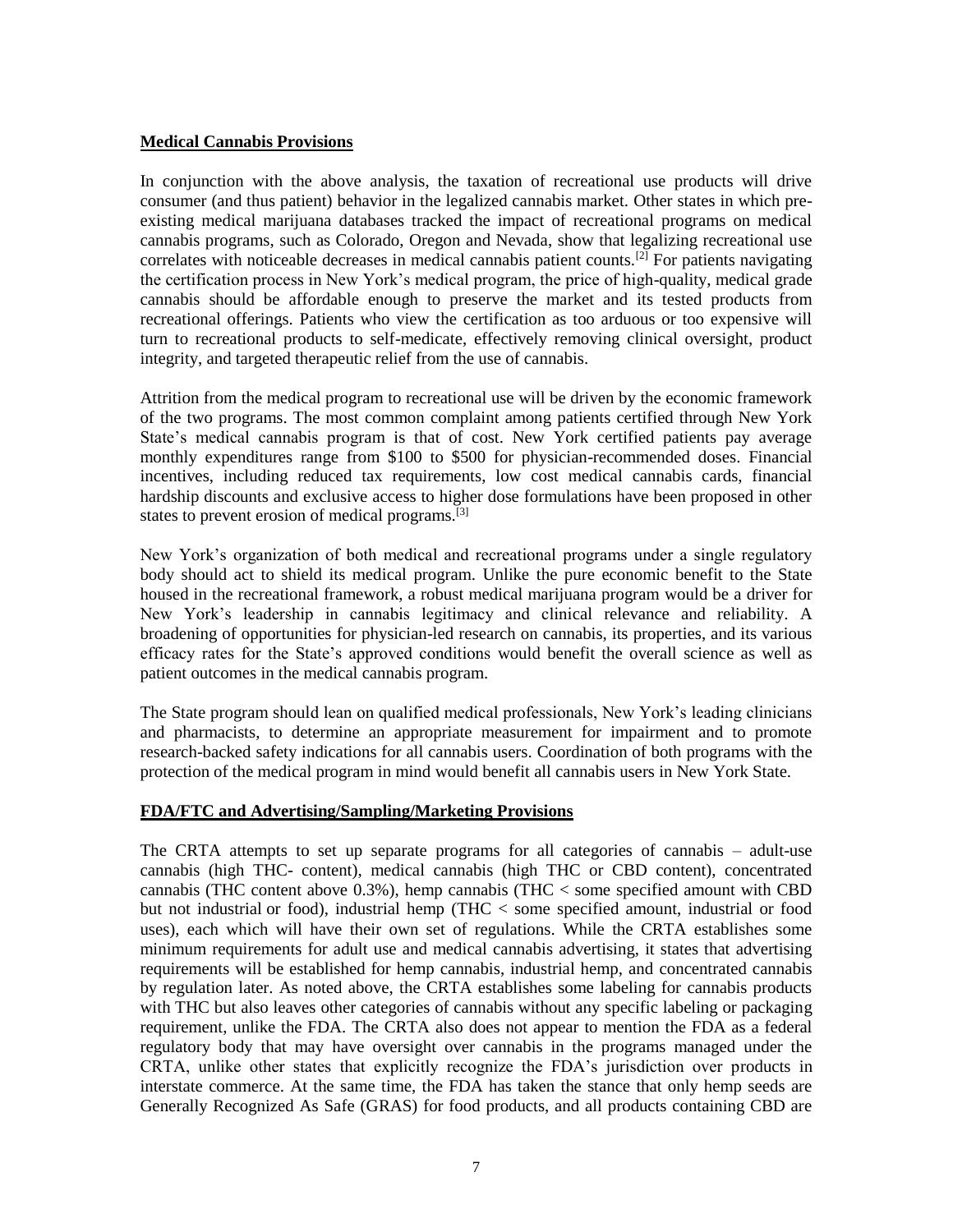drugs and that products with THC are Schedule I drugs and illegal. FDA's Commissioner Gottlieb, who just announced he would resign, had stated the agency would take up developing regulations for the CBD-containing products beginning in April that could loosen the drug-only stance for CBD, perhaps recognizing that lower-CBD content products could be regulated as dietary supplements or other products. With Gottlieb resigning, however, and CBD being a controversial issue, it is unclear how much action FDA will take until a new commissioner (not interim commissioner) has been sworn in.

The Committee recommends that the CRTA identify for the State's anticipated cannabis programs when the FDA would have overlapping or exclusive jurisdiction to avoid confusion with the State's programs. For example, the CRTA could intend to regulate exclusive State CBD hemp products (referred to as "cannabis hemp" in the CRTA), while recognizing that the FDA would regulate CBD products involved in interstate commerce. On the other hand, the State and FDA could negotiate a shared role, where, for example, the State regulates the farming and handling/processing/testing of hemp, and the FDA regulates the packaging/labeling of CBD products intended for interstate commerce. The Committee also recommends that the State implement clear advertising policies regarding the variety of cannabis products, because at present it is unclear what constitutes "false advertising", particularly for products that merely state the contents, e.g., "CBD oil", when much of the safety information for cannabis products, particularly CBD products, is under development.

#### **Labeling / Packaging Provisions**

1. Incorporate Portions of the NY Medical Marijuana Law Into the Cannabis Law Related to Labeling Requirements  $(S, 1004.11(h), (i), (i),$  and  $(k)$  -- Manufacturing Requirements for Approved Medical Marihuana Product) and add more regulations on labeling requirements by analyzing other states' robust packaging and labeling regulations such as California's and Colorado's packaging and labeling laws.

2. Require all cannabis-infused product labels to state whether the product contains nut or dairy products or was processed in a facility also processing nut or dairy products.

3. Require all cannabis products to be packaged in child-resistant packaging that meets the requirements of 16 Code of Federal Regulations Part 1700 and in opaque packaging for exit packaging.

4. Require a minimum font size of a Primary Panel be no less than 6-point font and in relation to size of panel and container; and the Informational Panel be no less than 6-point font and in relation to size of primary panel. If the font cannot fit all required info, the product may be accompanied by a supplemental labeling with no less than 8-point font. In addition, warning statements must be on non-supplemental labels and in no less than 6-point font and should only be in black lettering with a white background.

5. Require the NY Universal Symbol Requirement and create an educational program to be taught to children in the public schools and in public service announcements about what the Cannabis universal symbol means akin to products containing highly toxic substances.

6. Prohibit untruthful or misleading statements.

7. Prohibit packaging that resembles packaging of certain commercially available products.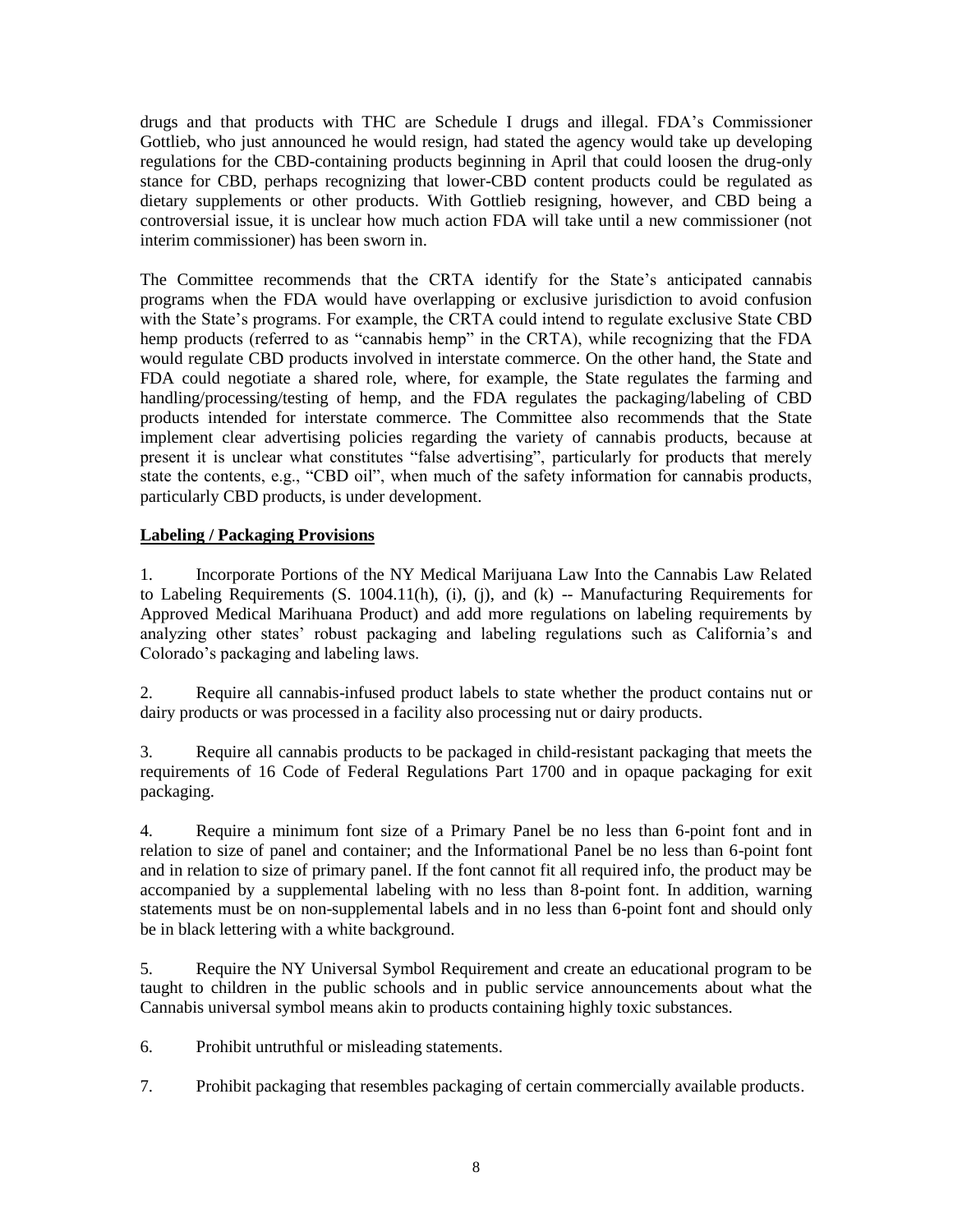8. Add to §78(4) of the Cannabis Law to require multi-unit liquid ingestible infused products intended for adult use to be dispensed to a consumer in packaging with a device or mechanism for measuring a single-unit portion of the product.

9. Add that packaging must protect contents from contamination.

10. Prohibit Adult-use Cannabis manufacturers/processors from using the term, "Organic" in labeling of Cannabis products to refer to Cannabis or Cannabis products/edibles, unless the Cannabis is produced, processed and certified in a manner that is similar to the Organic Foods Production Act of 1990.

11. Require that NY State labeling law be applied to the Cannabis Law on labeling requirements and apply NY State labeling requirements for food products that are similar to the FD&C and FPLA but don't cite directly to the FDA's regulations on labeling. By applying NY State food allergen and protection laws into the Cannabis Law could provide NY cultivators/manufacturers/processors with a legal basis to defend themselves against FDA enforcement because they are acting lawfully in compliance with NY's Cannabis Law/food labeling laws. *See specifically* Illinois and Connecticut's medical marijuana regulations that apply their own respective state food labeling laws.

12. The Commission should establish standards for the minimization of packaging for cannabis products.

#### **Tax Provisions**

For a complete tax analysis please see [http://bit.ly/2EIodoV.](http://bit.ly/2EIodoV)

1. Background

Both the type and amount of taxes should be designed to prevent business and consumers from operating in the gray and illicit markets. Cultivation taxes are imposed by some states and should be carefully considered. A sales tax that is more in the form of a traditional sales tax may make the most sense as it does not differentiate between products and is instead a function of price.

Though, as shown below, Colorado is generating the most tax revenue per capita of those 21 and over, the illicit market continues to grow due, at least in part, to a combined 30% sales tax rate. Unlicensed growers are growing cannabis for sale in other non-legal states, in search of higher profits.<sup>[4]</sup> A  $30\%$  sales tax may lead consumers to seek illicit market products as those products are not taxed. This hurts both the state as well as legitimate businesses.

California's cannabis taxes can amount to nearly 40%, including wholesale taxes, which has caused nearly 20% of consumers to purchase cannabis from the illicit market. Studies have shown that a reduction of 5% in taxes could move nearly a quarter of purchases made on the illicit market to legal purchases.<sup>[5]</sup>

New York may be in a rare position to attempt to insulate itself from the continued growth of the illicit market. New York can impose a tax rate no more than 30% in total, keeping it in line with other states or even lowering the tax rate below other states to attempt to create a market that effectively prices the illicit market out of competition.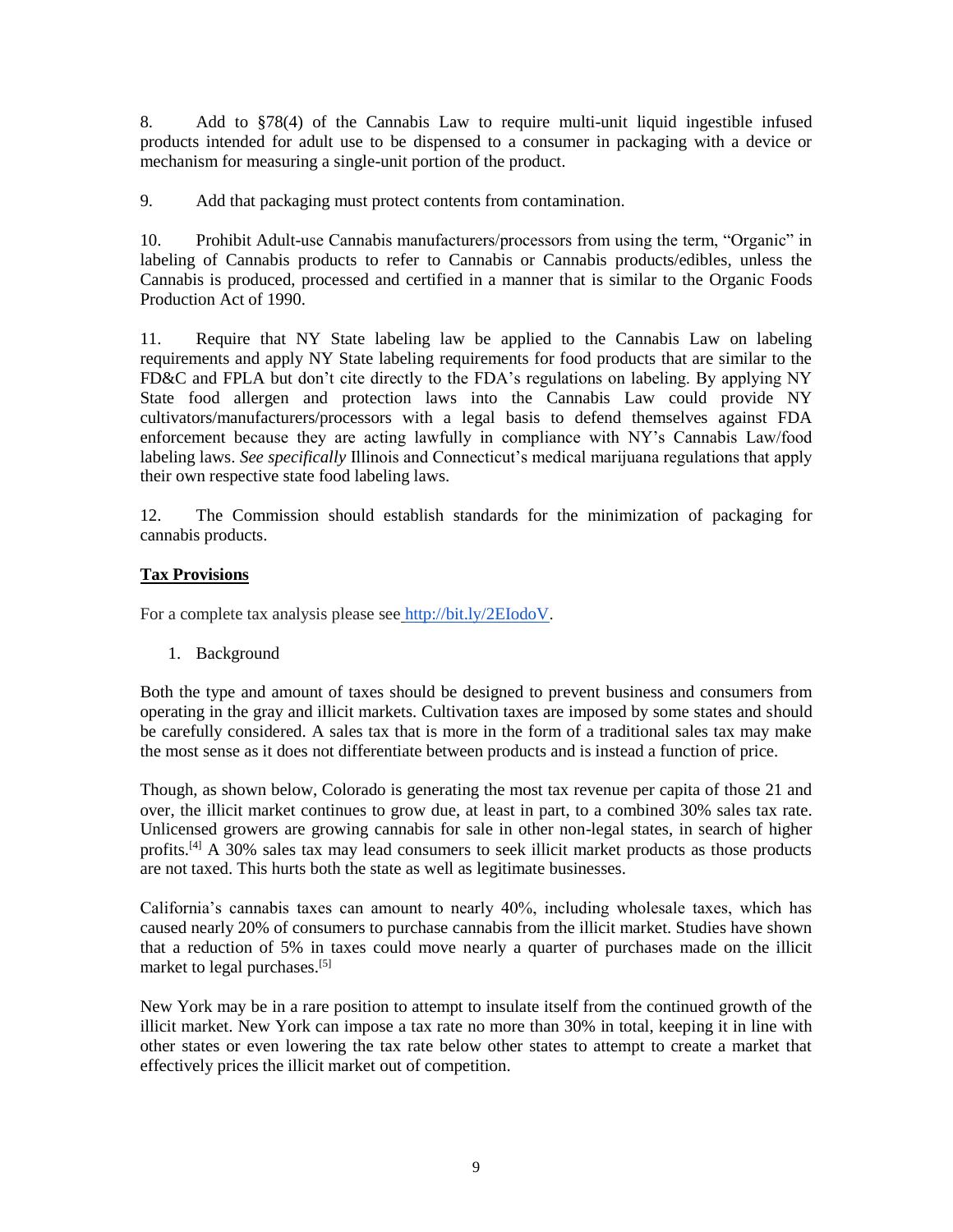### 2. Current Tax Rates

As a comparison, states that have legalized cannabis for adult use have the following tax rates<sup>[6]</sup>:

| <b>State</b>  | <b>Retail</b>                                                                                                | Wholesale                                                                                                                                                                                                                                    | <b>Population</b> (<br>21 and over) | <b>Recreational</b><br><b>Revenue</b><br>(2018) | Per<br>Capita<br><b>Revenue</b><br>of 21 and<br>over |
|---------------|--------------------------------------------------------------------------------------------------------------|----------------------------------------------------------------------------------------------------------------------------------------------------------------------------------------------------------------------------------------------|-------------------------------------|-------------------------------------------------|------------------------------------------------------|
| California    | 9.25%<br><b>Sales Tax</b><br>15%<br><b>Excise Tax</b><br>Up to $10%$<br>Local Tax<br><b>Total:</b><br>34.25% | \$9.25<br>per<br>of<br>ounce<br>flowers<br>\$2.75<br>per<br>of<br>ounce<br>leaves                                                                                                                                                            | 30,892,866[7]                       | \$236,000,000<br>$(estimate)^{[8]}$             | \$7.63                                               |
| Colorado      | 15%<br><b>State</b><br>Tax                                                                                   | 15%<br><b>Excise Tax</b>                                                                                                                                                                                                                     | 3,014,312[9]                        | \$266,529,637[10]                               | \$88                                                 |
| Maine         | 10% Sales<br>Tax<br><b>Total:</b><br>10%                                                                     | \$335<br>per<br>$% \left( \left( \mathcal{A},\mathcal{A}\right) \right) =\left( \mathcal{A},\mathcal{A}\right)$ of<br>pound<br>flower<br>\$94<br>per<br>of<br>pound<br>leaves<br>\$1.50<br>per<br>immature<br>plant<br>\$0.30<br>per<br>seed | 1,131,622[11]                       | NA                                              | NA                                                   |
| Massachusetts | 6.25%<br><b>State Tax</b><br>10.75%<br>Retail Tax<br>3%<br>Local<br>Tax<br><b>Total:</b><br>20%              | NA                                                                                                                                                                                                                                           | 4,587,935[12]                       | NA                                              | NA                                                   |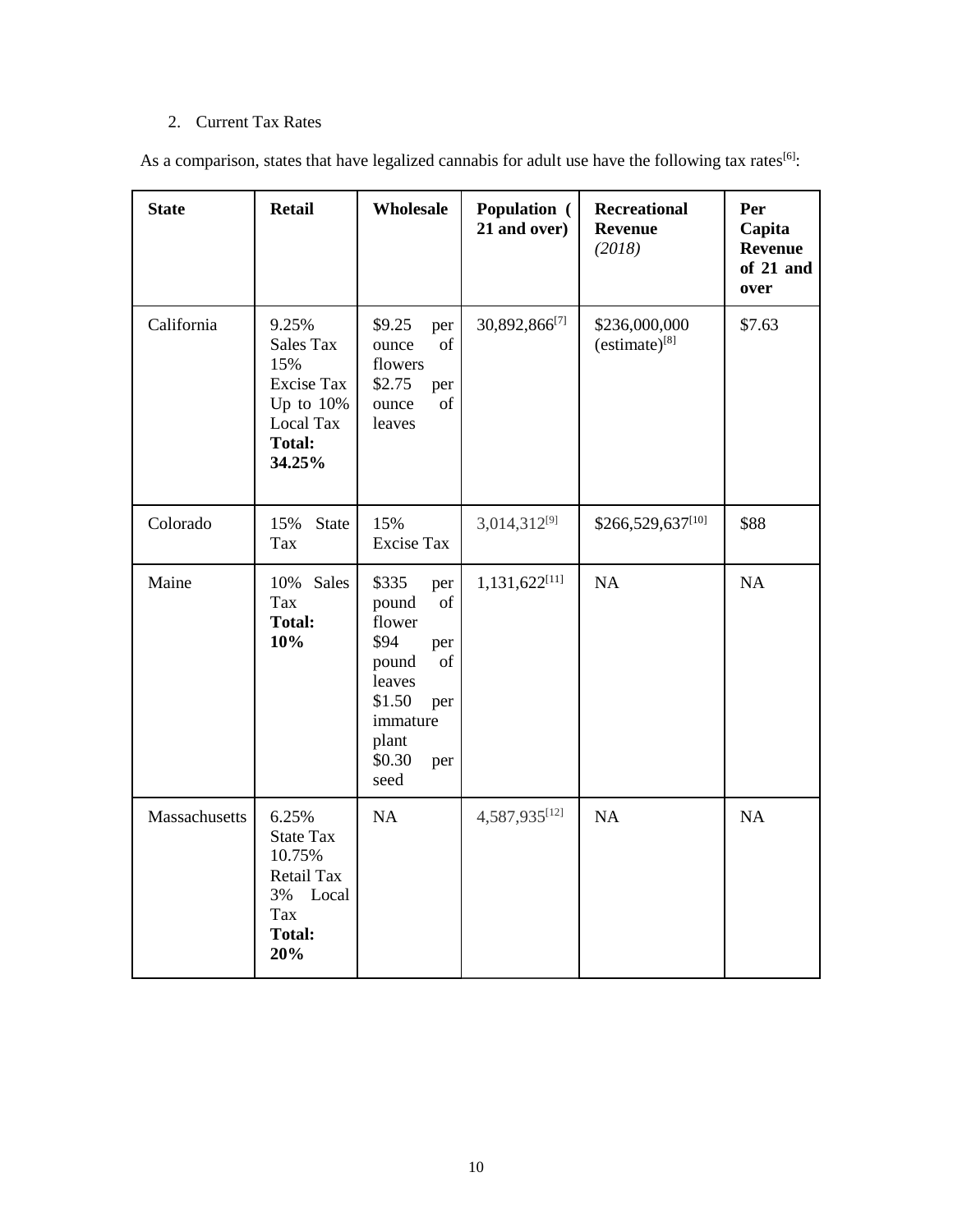| Nevada     | 10%<br>Excise Tax<br>Up to $8\%$<br>Local Tax<br><b>Total:</b><br>18%                    | 15%<br>Excise Tax | 1,411,378 <sup>[13]</sup> | \$69,400,000<br>(estimate through<br>June 2019)[14]        | \$49 |
|------------|------------------------------------------------------------------------------------------|-------------------|---------------------------|------------------------------------------------------------|------|
| Oregon     | State<br>17%<br>Tax<br>3%<br>Optional<br>Local Tax<br><b>Total</b><br>(possible):<br>20% | NA                | 2,429,348[15]             | \$82,203,729<br>(fiscal)<br>year<br>$2018$ <sup>[16]</sup> | \$34 |
| Washington | 37%<br>Excise Tax                                                                        | NA                | 5,650,485[17]             | \$319,000,000 <sup>[18]</sup>                              | \$56 |

#### 3. Analysis

The above table shows a probable correlation between tax rate and revenue per capita of those 21 and older. Colorado's 15% retail tax along with a flat 15% excise tax on the wholesale side resulted in the highest tax revenue out of any adult use state. However, Colorado also has one of the most mature adult use markets. Upon legalized sales in Washington in 2014, taxes were imposed at a 25% rate on producers, 25% again on processors, and then 25% again at retail. This resulted in non-deductible taxes for cannabis businesses, leading to higher retail prices and lower tax revenue than projected. In 2015, Washington collapsed its tax rates to a single 37% retail tax that was not counted as income for federal tax purposes. The lowering of the excise tax rate caused Washington to beat its tax revenue projections by more than 200%, resulting in tax revenue in 2017 of \$315 million (compared to its \$120 million projection).<sup>[19], [20]</sup>

Similarly, the cumulative tax rate in California can be as high as 45%, which has caused significant numbers of consumers to turn to the illicit market in order to avoid the substantially increased prices associated with legal purchases. The revenue shortfall of \$101 million in California has prompted the legislature to reduce the retail excise tax from 15% to 11% and suspend all cultivation taxes until 2022.

If New York were to follow California's model of high taxes from inception (with New York's proposed taxes potentially over 20% higher than California's current tax rates) followed by lower taxes after revenues fail to meet expectations, New York runs the risk of small businesses being unable to withstand the initial high tax period. The smaller businesses will not be able to sustain high taxes and low profit margins and will not be able to push the ultimate cost to the end consumer in the form of higher retail prices as they would be undercut by larger businesses with bigger profit margins or prices in the illicit market. The result would be a New York market in which large businesses and the illicit market thrive after small businesses failed due to overly burdensome taxes, in complete contravention to of one of the main purposes of legalizing cannabis in New York.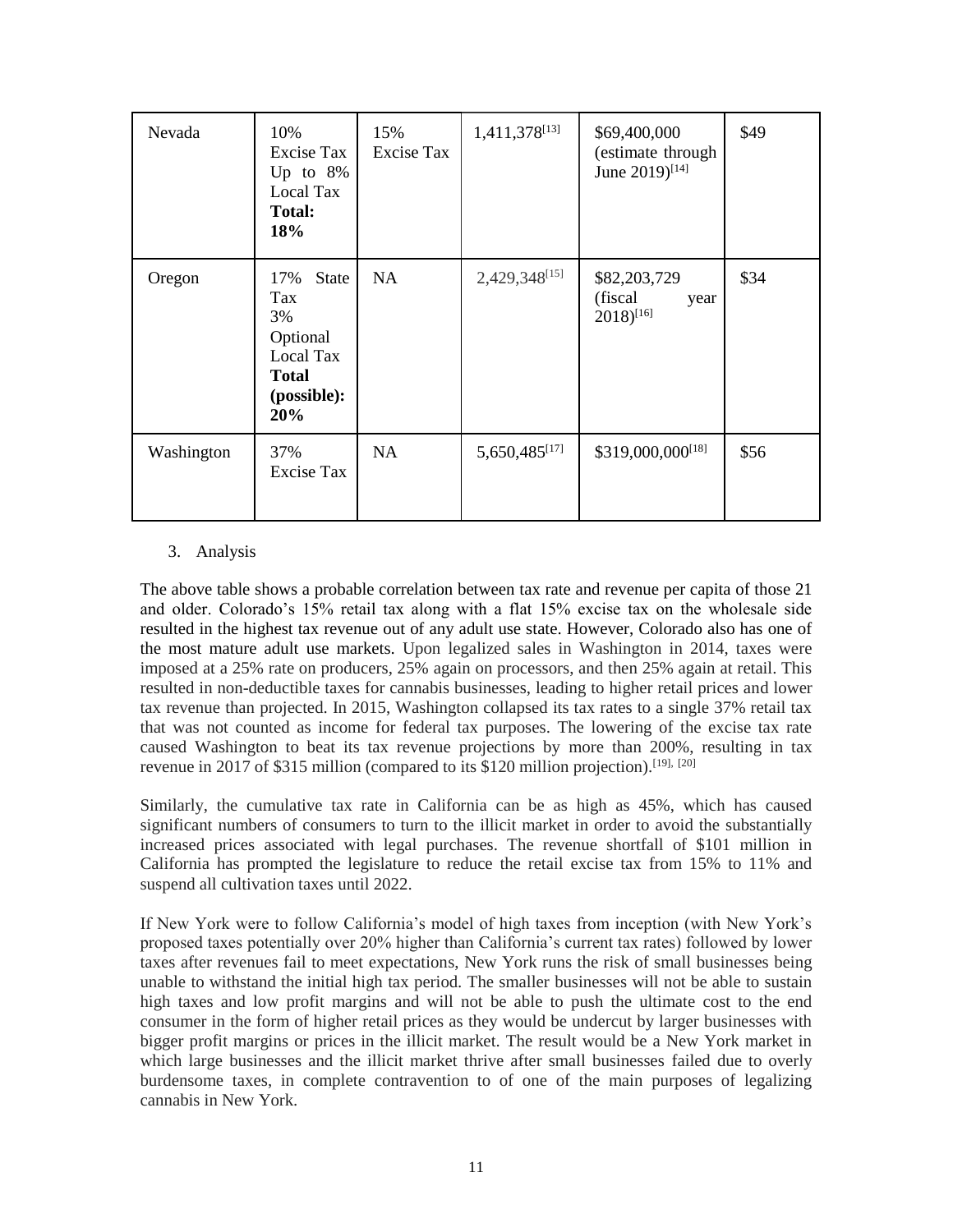The CRTA's proposed tax rate would be in excess of a 60% effective rate and would result in prices of legal cannabis exceeding illicit market prices by over 30%. Given California's \$101 million tax revenue shortfall from its average tax rate in excess of 40%, and a mere 11% over illicit market prices, it can be demonstrated that New York's proposed tax rate will drive legal consumers to the illicit market in search of lower prices, thereby decreasing cannabis tax revenue and undermining the goals of the legislation.[21]

4. Suggested Taxation Regime

New York would be advised to adopt a taxation regime similar to Colorado's in order to avoid increasing illicit market sales. It is also imperative that any adult use law in New York contain language to decouple the New York tax code from 280E for cannabis business purposes to ensure that legal cannabis businesses can deduct ordinary and necessary expenses for state tax purposes. The suggested tax regime would allow small businesses, who cannot afford sophisticated planning techniques, to compete with large cannabis companies who can engage expensive legal and tax professionals to render advice to reduce effective tax rates through exotic and complex business structures. It would also be advisable that New York refrain from imposing an excise tax at the production and wholesale levels. Instead of imposing a weight based or flat tax on producers and processors, the excise tax should instead be borne by consumers, as it has been in Washington since 2015. The tax revenue to New York would be indistinguishable but this would allow businesses to simplify their tax accounting and tax collection and help alleviate some of the pressure caused by 280E.

Further, to the extent New York imposes excise taxes, it is imperative New York include language to exempt adult-use cannabis from Article 28 of the New York State Tax Law requiring all purchases of physical goods, except those exempted under Art. 28, Part 3 of the Tax Law, to incur a sales and compensating use tax. The proposals do not address sales tax and the potential increase to consumer prices by 8% or more. Currently, medical cannabis is exempt from sales and use tax under the blanket exemption for medical supplies and related items. Failure to exempt adult-use cannabis from sales and use tax will result in exacerbating the problems associated with high excise tax rates as discussed above.

Lastly, instead of modeling our tax rates on California's (lower) rates that have resulted in a \$101 million shortfall, which have stifled legal businesses and threatened an emerging industry, and ultimately has led to a planned reduction in retail tax rates and elimination of cultivation taxes, it is proposed that New York adopt rates similar to Colorado's which have proven efficacy to facilitate legal sales, sustain increased tax revenue growth year-over-year and support a thriving market. Upon a change in federal tax law, New York would have the ability to increase its tax rates and maintain price equilibrium as companies will be allowed to deduct their ordinary and necessary business expenses.

#### **Environmental Considerations**

In the current bill, pesticides are the primary focus of environmental issues, with three separate references. There is one reference to "energy standards." A review of the three pesticide provisions shows they are not totally consistent, as there are two references to "standards and guidelines" for pesticides, while the third provision refers to "restrictions on the use of pesticides."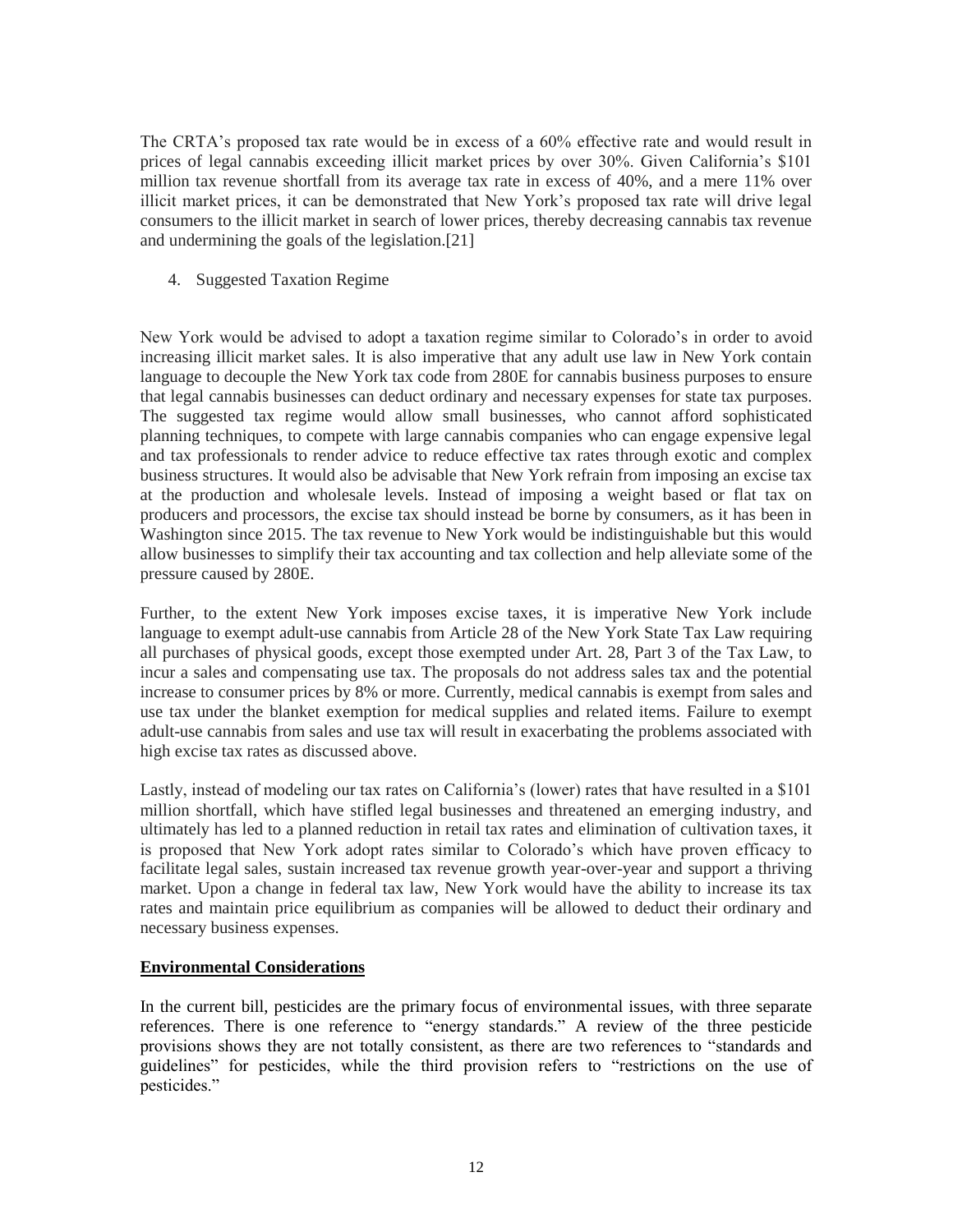Experience has shown that even with the most sophisticated Integrated Pest Management ("IPM") programs, some use of pesticides, particularly fungicides is likely to be necessary. The statute should mandate that rules require that IPM programs be part of any cultivation license application, but should not speak in terms of restrictions as such language may well encourage the Office of Cannabis Management ("OCM") to be overly restrictive in its approach to pesticides.

As to other considerations, such as energy management, air quality and waste disposal, the statute should mandate that the implementing rules require that these issues be addressed as part of any cultivation license application.

#### **Proposed Amended Environmental Provisions of S. 1509-A/A. 2009-A.**

**Article 2, §12(4) Office of Cannabis Management Rulemaking Authority P. 8** 4. The office, in consultation with the department of agriculture and markets, the department of environmental conservation and the department of public service, shall promulgate necessary rules and regulations governing the safe production of cannabis. Such rules and regulations shall address the potential environmental impacts of cannabis cultivation, including standards for energy consumption, water consumption, air quality and odor emissions, pesticide use and waste disposal. With respect to pesticide use the rules shall require the development and implementation of integrated pest management plans incorporating to the extent practicable sanitation and the use of cultural controls including beneficial pests as well as the appropriate use of pesticides.

#### **Article 4, §80(4) Provisions Governing the Cultivation and Processing of Adult-Use Cannabis P. 38**

4. Cultivators of adult-use cannabis shall only use pesticides that are registered by the department of environmental conservation or that meet the United States environmental protection agency registration exemption criteria for minimum risk pesticides, and only in compliance with regulations and guidance issued by the department of environmental conservation. Such regulations and guidance shall require the use of integrated pest management principles, including where required the appropriate use of pesticides.

#### **Article 5, §104(2) Provisions Governing the Growing and Extracting of Hemp Cannabis P. 48**

2. Licensed cannabinoid growers shall only use pesticides that are registered by the department of environmental conservation or that meet the United States environmental protection agency registration exemption criteria for minimum risk pesticides, and only in compliance with regulations and guidance issued by the department of environmental conservation. Such regulations and guidance shall require the use of integrated pest management principles, including where required the appropriate use of pesticides.